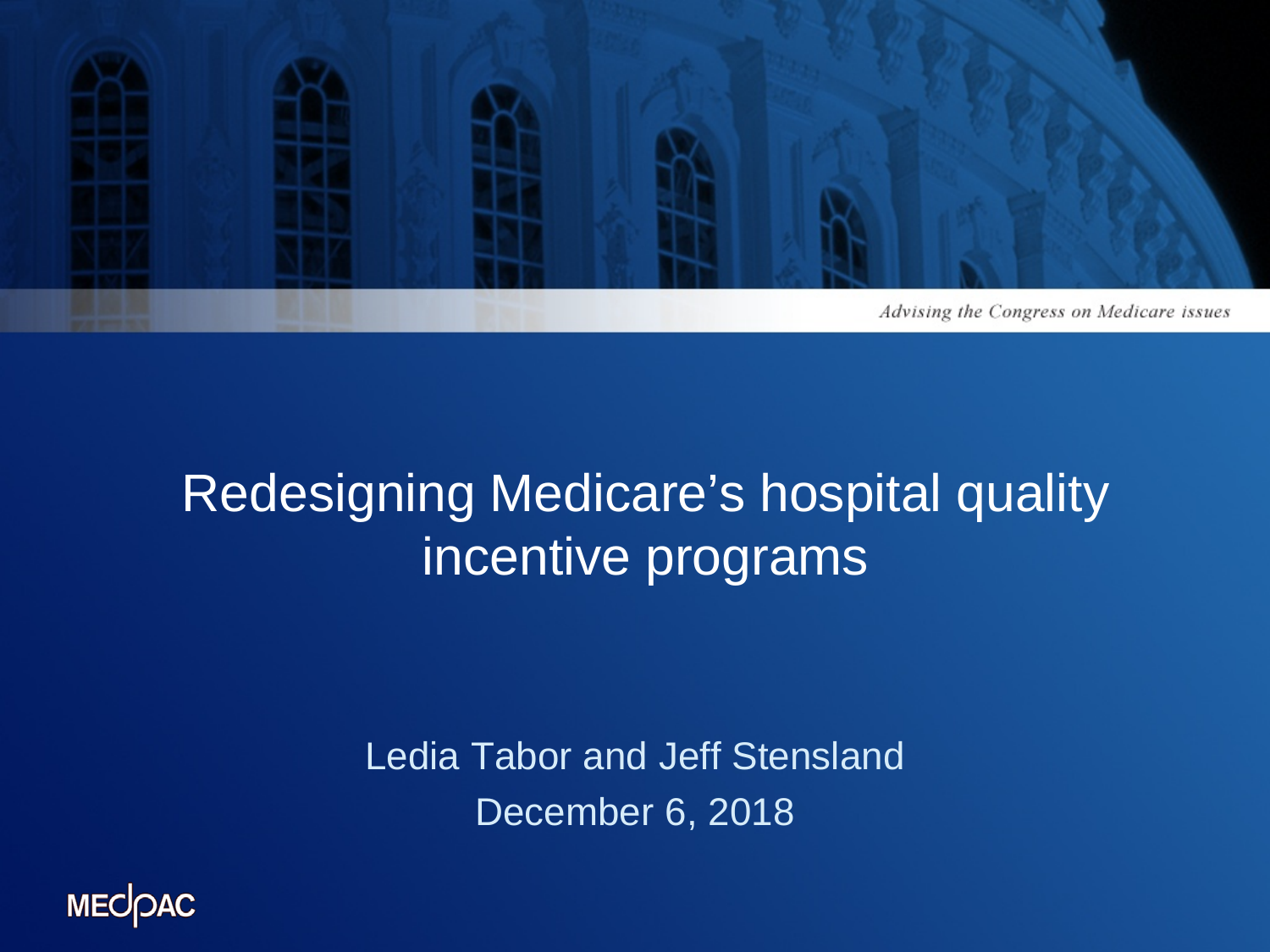# Issues with current hospital quality payment programs

- **Inconsistent with the Commission's quality** measurement principles
- **Contain too many, overlapping programs**
- **Rely on condition-specific readmission and mortality** measures as opposed to all-condition measures which are more stable
- **Include process measures that are not tied to** outcomes, and provider-reported measures that may be inconsistently reported
- **Score hospitals using "tournament models" (hospitals** are scored relative to one another) and not clear, absolute, and prospectively set performance targets **MECOAC**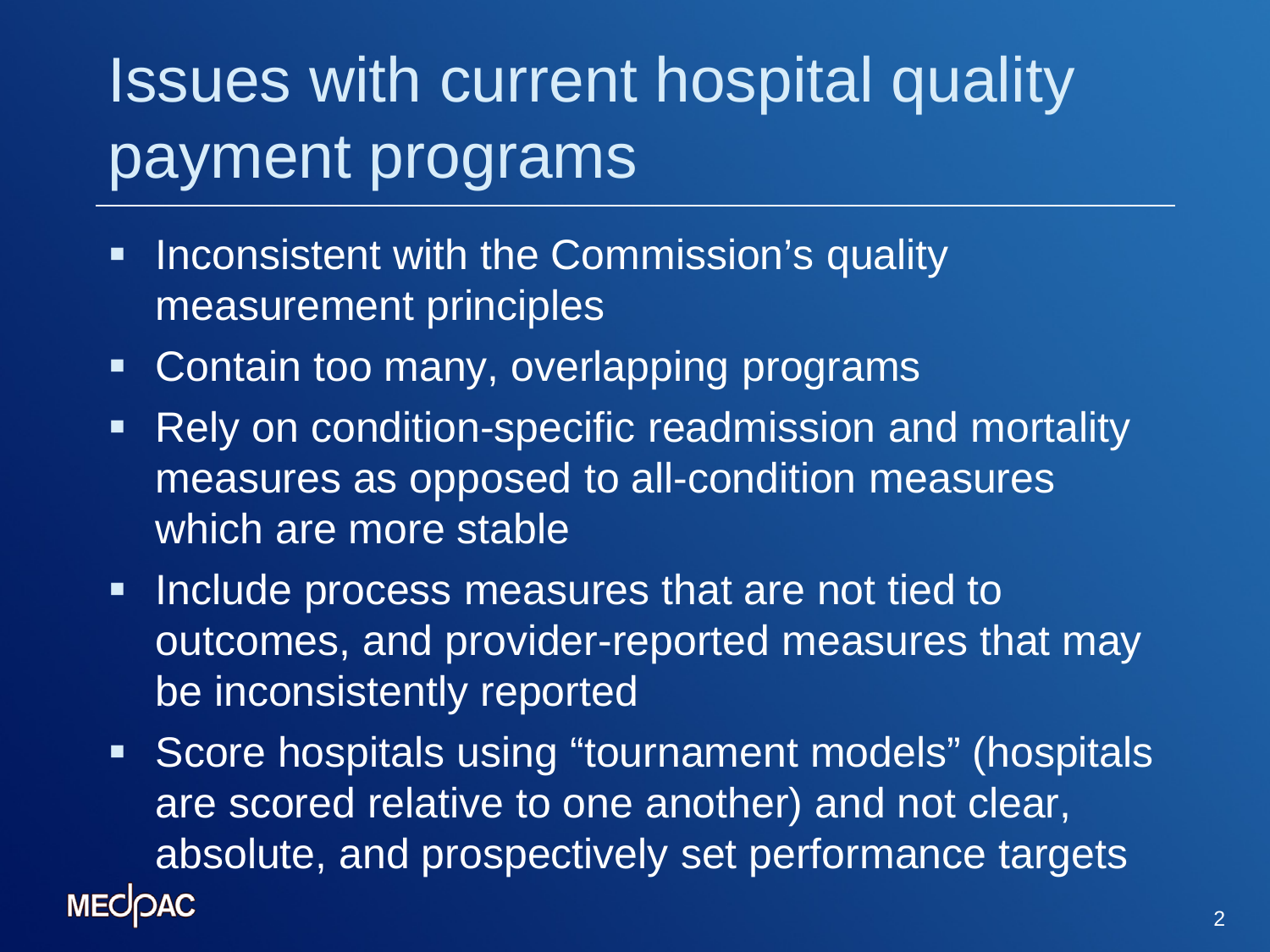### Timeline of the hospital value incentive program (HVIP) development

- September 2017: Discussed objectives and design of HVIP
- April 2018: Reviewed modeling of HVIP
	- **Published in June 2018 report to the Congress**
- September 2018: Continued to refine the design of the HVIP
- **December 2018: Review updates to the** HVIP and Chairman's draft recommendation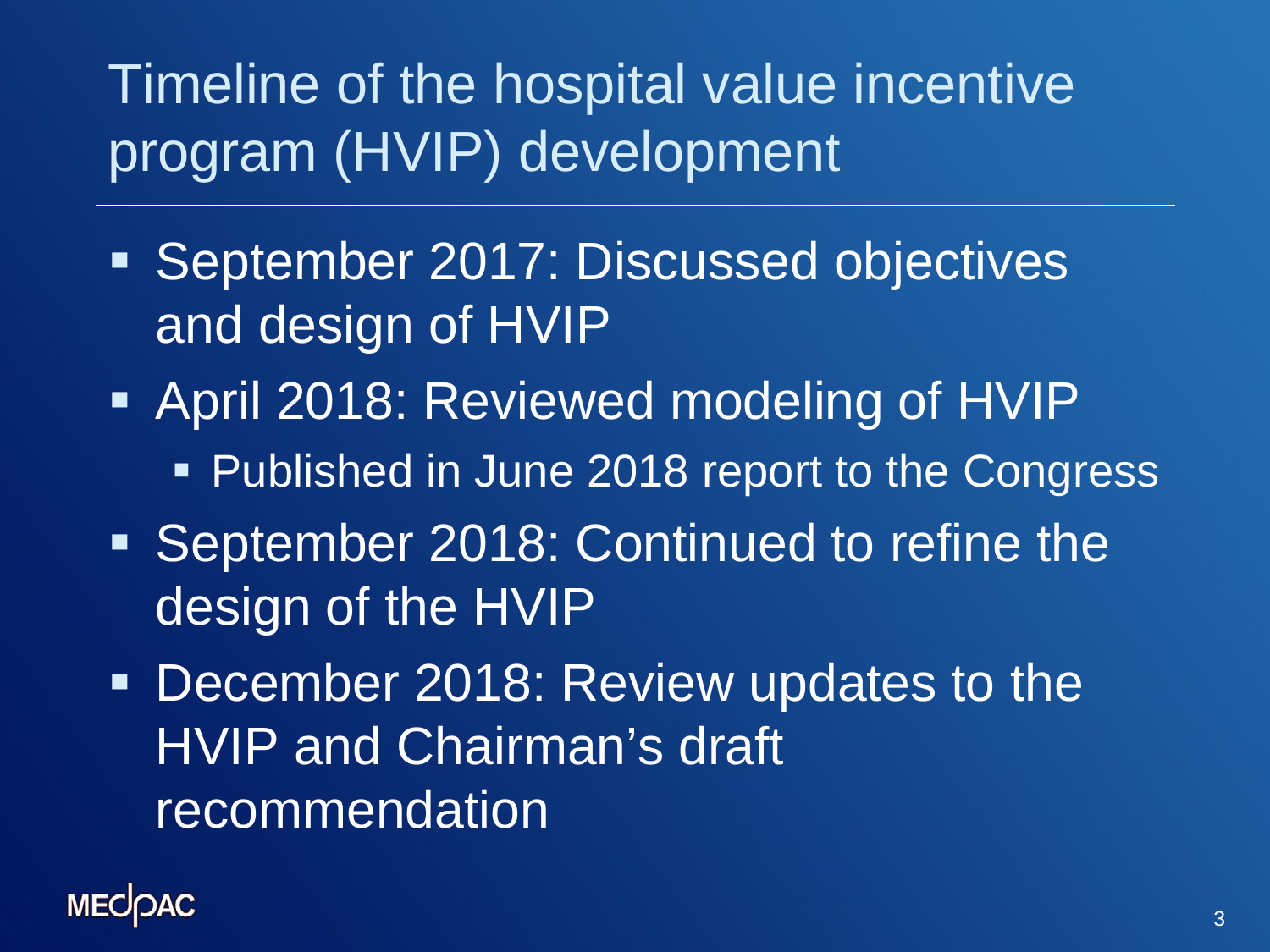## Updates to HVIP modeling

- **Included hospital-acquired infection rates as** a measure domain
- **Scored all ten patient experience measures,** including the overall rating
- **Used both a 2 percent and 5 percent withhold** amount to show the effects of
	- **Transitioning to a greater withhold over time**
	- **Beginning with a withhold higher than current VBP**
- **Continued to use equal weighting of measure** domains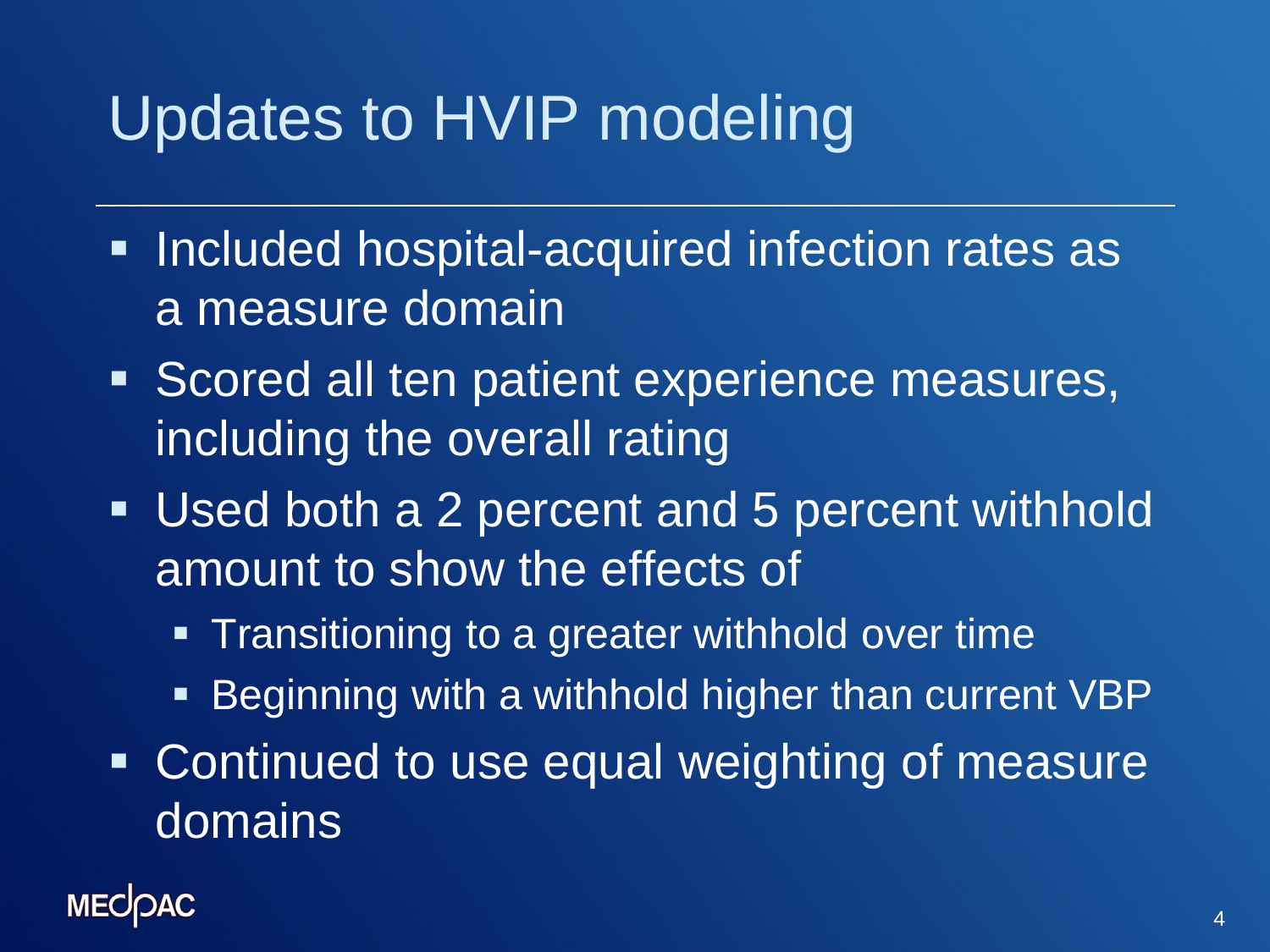# MedPAC's HVIP design

### **Merge programs:**

**Hospital Readmissions Reduction Program (HRRP)**

**Hospital Value-based Purchasing (VBP) Program**

**Hospital-Acquired Condition Reduction Program (HACRP)**

### **Eliminate program:**

**Inpatient Quality Reporting Program (IQRP)**

**MEC** 

#### **Hospital Value Incentive Program (HVIP)**

- Include five outcome, patient experience and cost measure domains
	- **Readmissions**
	- **Mortality**
	- Spending (MSPB)
	- Patient experience
	- Hospital-acquired conditions
- Set clear, absolute and prospective performance targets
- Account for social risk factors by directly adjusting payment in "peer groups"
- Distribute a pool of dollars to hospitals based on their performance

5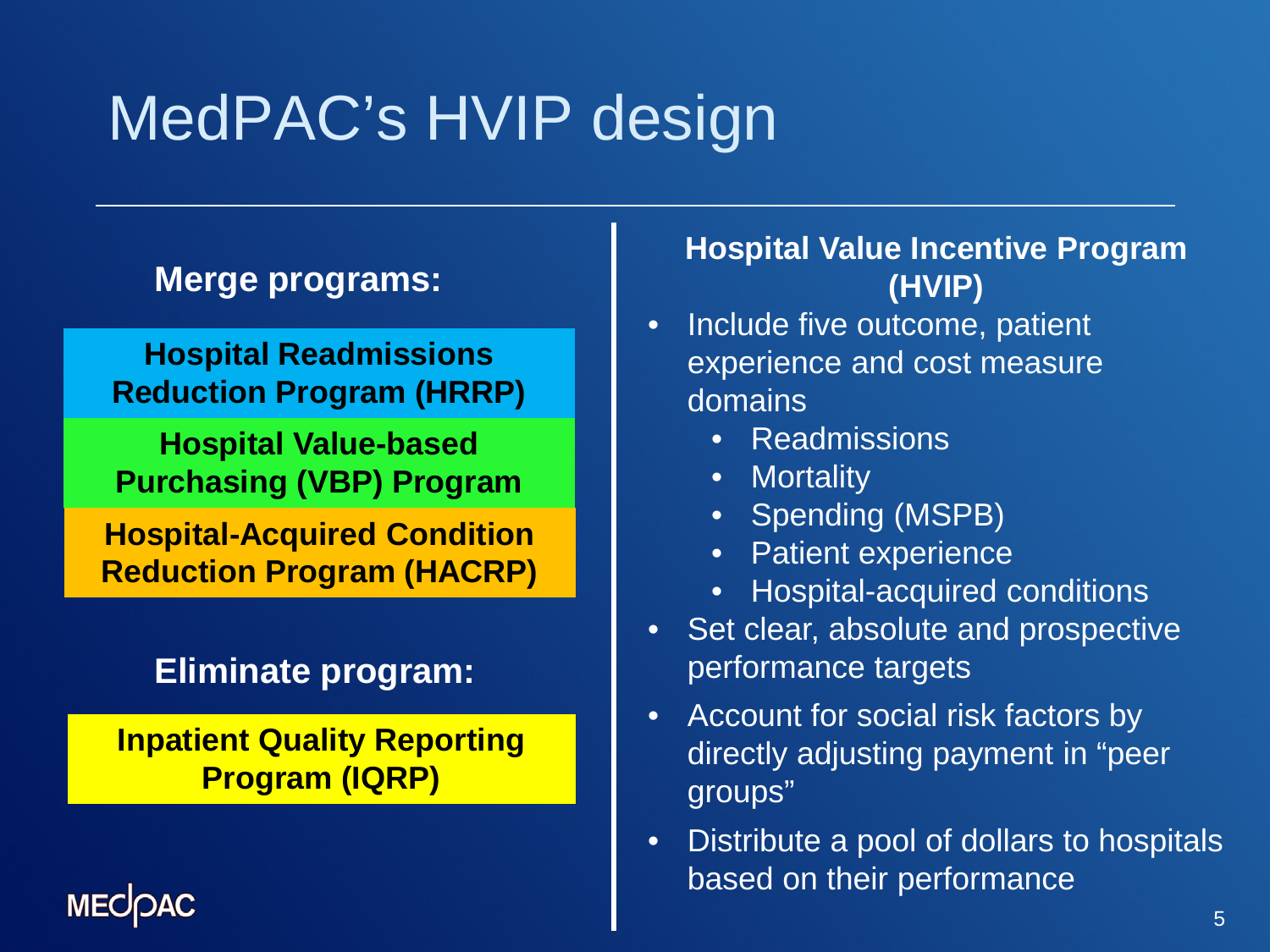# HVIP scoring: Convert measure performance to HVIP points

- Reward hospitals based on clear, absolute, and prospectively set performance targets
- **Each measure domain has a continuous** performance-to-points scale (from 0 to 10 points)
	- Our model used a broad distribution of historical data to set the scale
- **Total HVIP score is the average of all points** across the five measure domains

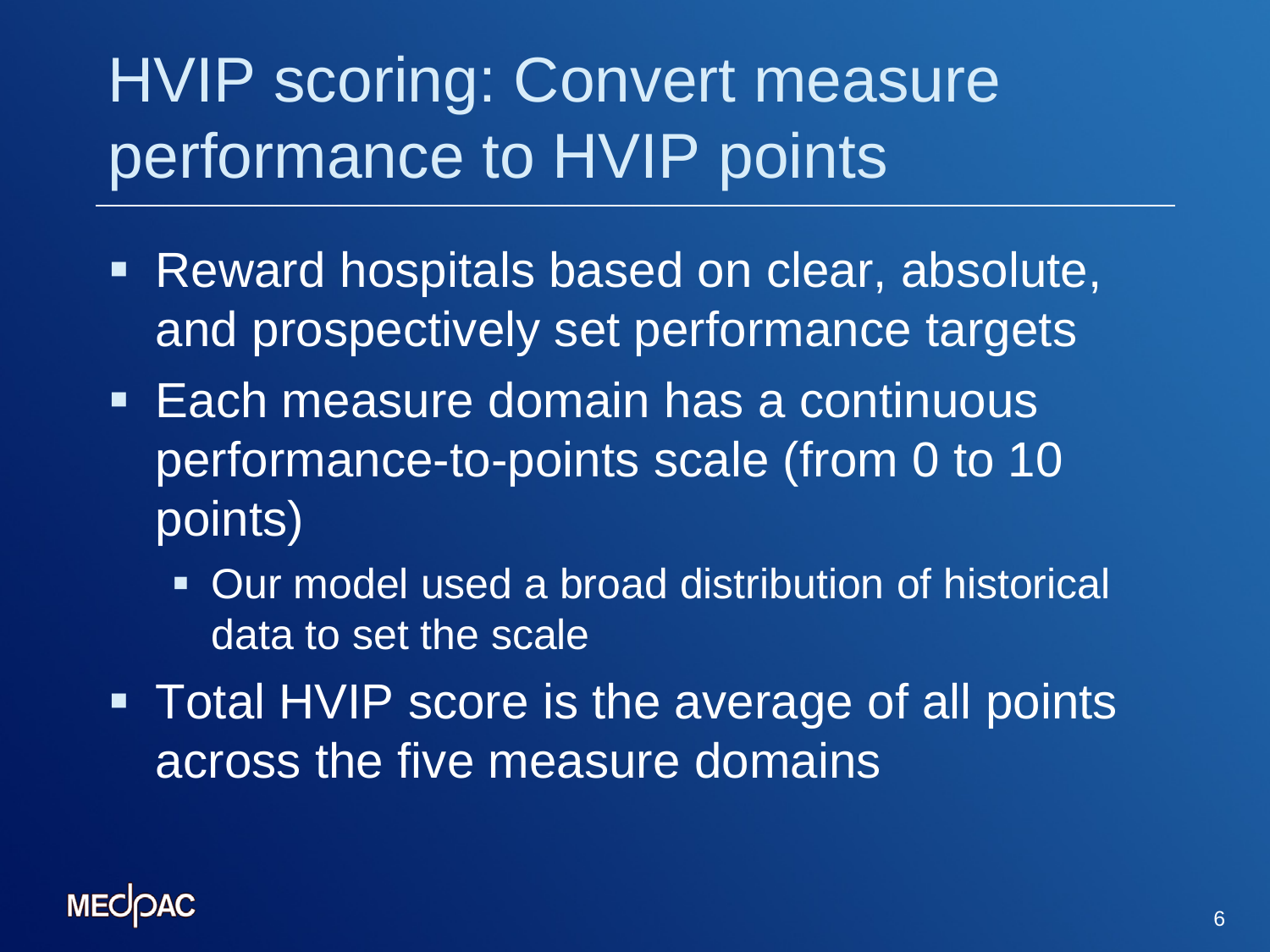### HVIP scoring: Convert HVIP points to payment adjustments within peer groups

- Medicare should take into account differences in provider populations through peer grouping
- **Modeled HVIP scoring using 10 groups** based on share of fully dual-eligible beneficiaries

**MECOAC** 

- Use the same performance-to points scale across all groups
- **Each peer group has its own "percentage"** adjustment to payment per HVIP point" based on the group's pool of dollars and HVIP points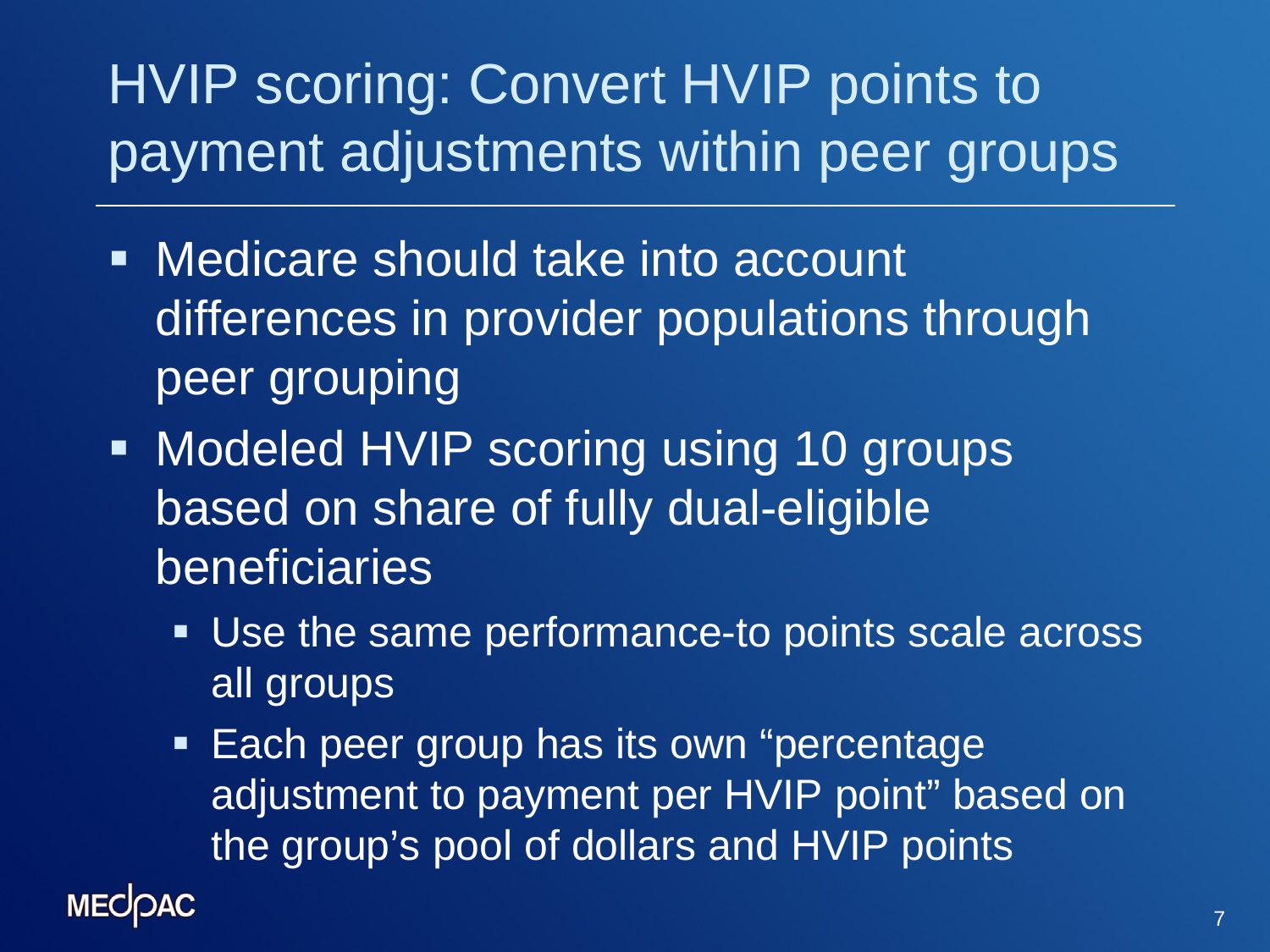# HVIP scoring: Distribute enhanced pool of dollars within peer group

- **Each peer group has a pool of dollars which** is redistributed based on HVIP points earned
- **Pool of dollars comprised of:** 
	- **Withhold from each hospital in the peer group** 
		- **Transition over time from 2 percent to 5 percent**
		- Begin with 5 percent withhold
	- **Portion of hospital payment update (we used 1** percent of inpatient spending for modeling)
- **Modeled HVIP payment adjustments using** two different sized pools: 3 percent and 6 percent of total base inpatient spending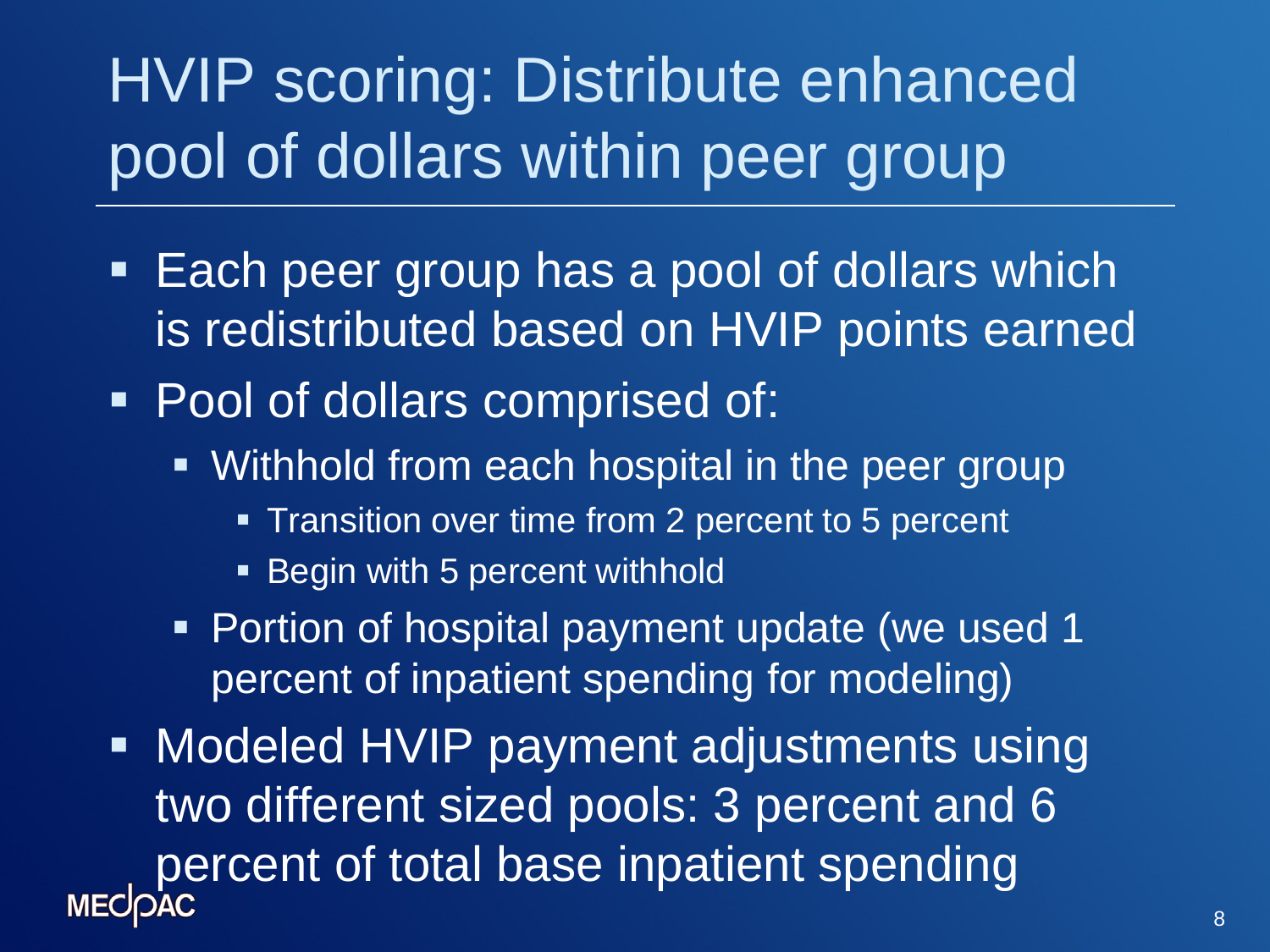### HVIP modeling results

- 3 percent pool of dollars
	- 95% of hospitals will receive a reward relative to their withhold
	- 1.07% unweighted, average net HVIP adjustment (3.07% adjustment with 2% withhold)
- 6 percent pool of dollars
	- 82% of hospitals will receive a reward relative to their withhold
	- 1.13% unweighted, average net HVIP adjustment (6.13% reward with 5% withhold)